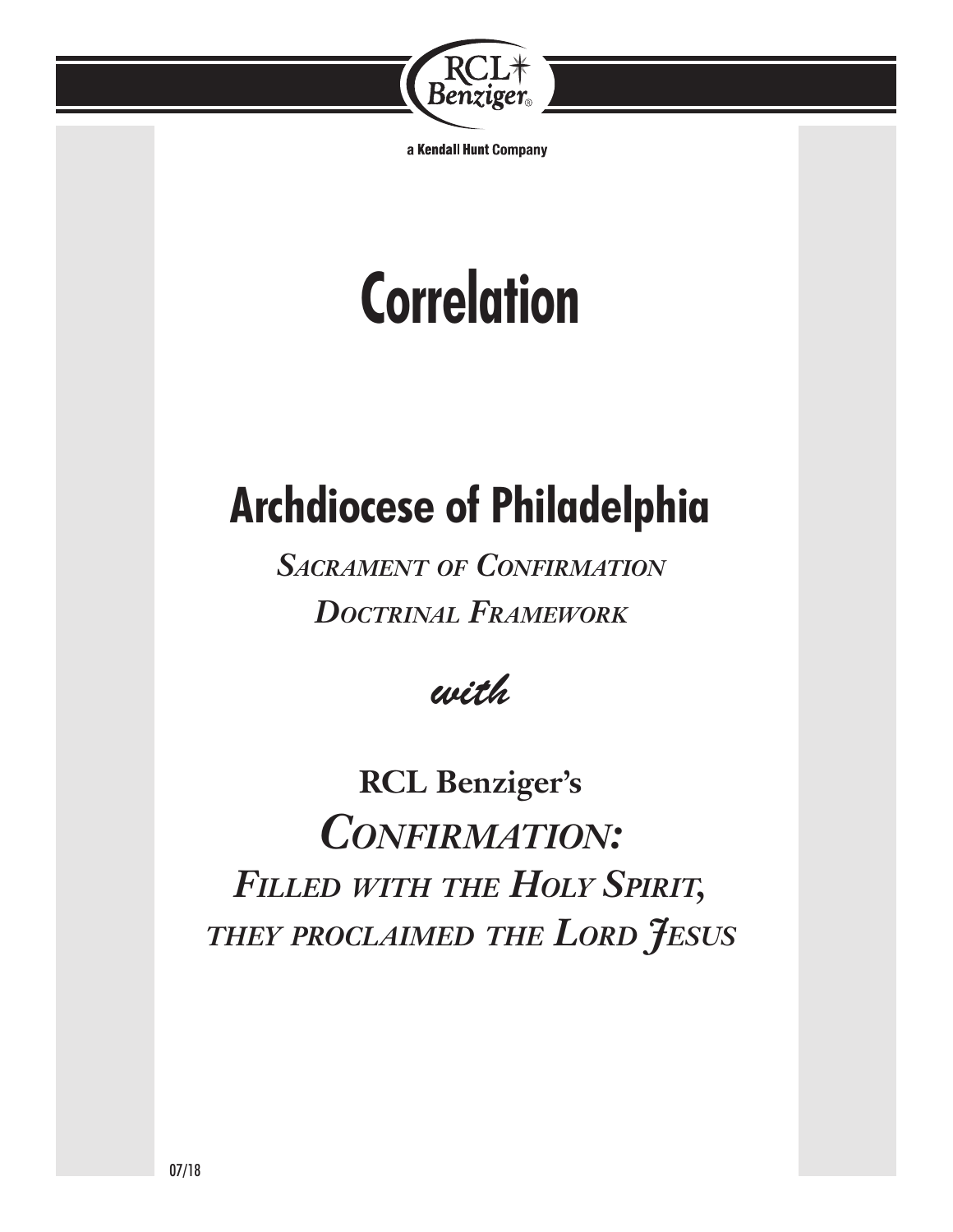## **Introduction**

**RCL Benziger** thanks you for the opportunity to correlate the Archdiocese of Philadelphia Sacrament of Confirmation Doctrinal Framework with our comprehensive and engaging sacramental program, *Confirmation: Filled with the Holy Spirit, they proclaimed the Lord Jesus*. Through ritual catechesis, *Confirmation* invites youth to experience God through

- ritual,
- reflection on the eight elements of the rite of Confirmation, and
- preparation for a lifetime of discipleship and service to the Church.

At the heart of *Confirmation* is the **Candidate Book** (CB). In each of the eight chapters, candidates experience God through the power of ritual, explore and apply Scripture related to the chapter focus, study related Church teaching, and enter into activities, discussion, and reflection. Students will also find resources for reference and review in the candidate book: Celebrating Confirmation (CC), which contains the key text from the Order of Confirmation, Catholic Prayers and Practices (CPP), a section that includes traditional prayers and practices of the Church; Key Teachings (KT), a review of specific Catholic teachings to enrich learning, presented in question and answer format; and a Glossary.

Other *Confirmation* components include:

*Confirmation* Catechist Guide (CG): a practical and easy-to-use guide that contains background material, lessons plans and overviews, and other helpful resources to enrich lessons.

*Confirmation* Sponsor Handbook (SH) that guides sponsors and parents to walk step-by-step with the candidates through the preparation process.

*Confirmation* Program Director's Manual (PDM) that contains resources and practical tools that can make programming for the Sacrament easy and thorough.

For more information or to request free samples, contact your local RCL Benziger sales representative, visit RCLBenziger.com, or call customer service toll-free at 1-877-275-4725. We look forward to hearing from you.

### **Contents**

#### **Key**

| <b>CPP.</b> Catholic Prayers and Practices |
|--------------------------------------------|
| $CC$ Celebrating Confirmation              |
|                                            |
| SH Sponsor Handbook                        |
| <b>PDM</b> Program Director's Manual       |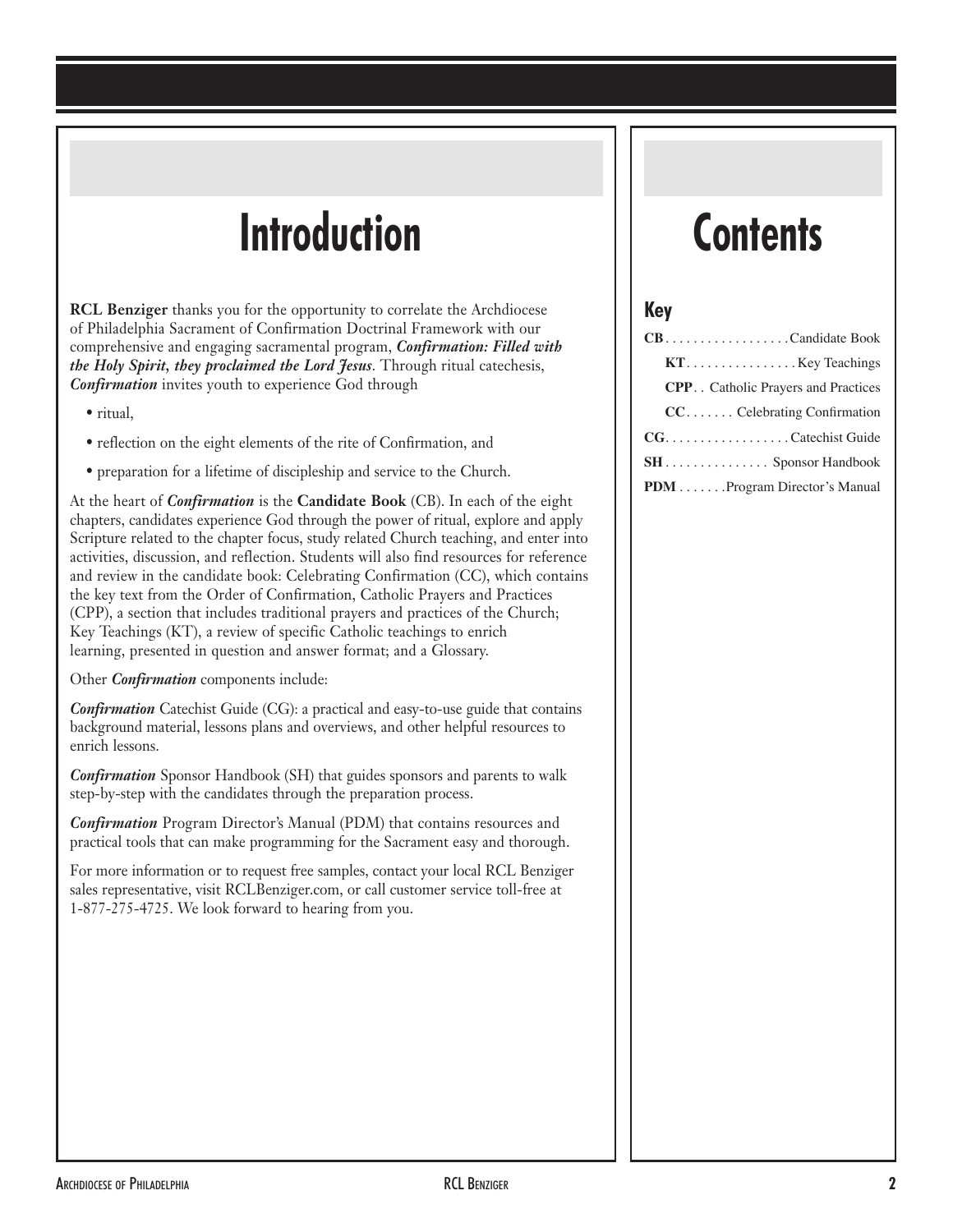#### $\bf{S}$ acrament of Confirmation: Doctrinal Framework RCL Benziger • Copyright 2014

**CB:** \$BOEJEBUF#PPL **\$(**\$BUFDIJTU(VJEF

**,5** ,FZ 5FBDIJOHT  $SH:$  ...........................Sponsor Handbook

CPP: ..........Catholic Prayers and Practices PDM: ..............Program Director's Manual

 $\mathbf{CC:}$ ..................Celebrating Confirmation

|    | I. Trinity: Central mystery of the faith<br>(CCC, no. 234)                          |                                                                                                                        |
|----|-------------------------------------------------------------------------------------|------------------------------------------------------------------------------------------------------------------------|
| А. | One God in Three Divine Persons: Father, Son<br>and Holy Spirit (CCC. Nos. 238-240) | CB: Ch. 2; PDM: Part One,<br>Professional Articles, "The Holy<br>Spirit and the Sacraments of<br>Christian Initiation" |
| B. | First Person of the Trinity: God, the Father<br>$(CCC., 199-227)$                   | CB: Ch. 2; CG: Ch. 2 Background,<br>"Divine Revelation"                                                                |
|    | 1. Humankind's desire for God<br>(CCC, nos. 27-30)                                  | CB: Ch. 1                                                                                                              |
|    | 2. God's loving plan for salvation<br>(CCC, nos. 51-64)                             | CB: Ch. 5, 6, 7                                                                                                        |
| C. | Second Person of the Trinity: God the Son<br>(CCC, nos. 430-455)                    | CB: Ch. 2; KT: The Holy Trinity                                                                                        |
|    | 1. Jesus means God saves<br>(CCC, no. 430)                                          | CB: Ch. 6                                                                                                              |
|    | 2. Jesus' relationship with the Father<br>(CCC, nos. 583, 2779-2785)                | CB: Ch. 1, 2                                                                                                           |
|    | 3. The New Law: Fulfillment of the Old<br>Testament (CCC, nos. 1965-1972)           | CB: Ch. 5                                                                                                              |
|    | 4. Paschal Mystery<br>(CCC, nos. 1084-1090; 1113-1130)                              | CB: Ch. 3                                                                                                              |
|    |                                                                                     |                                                                                                                        |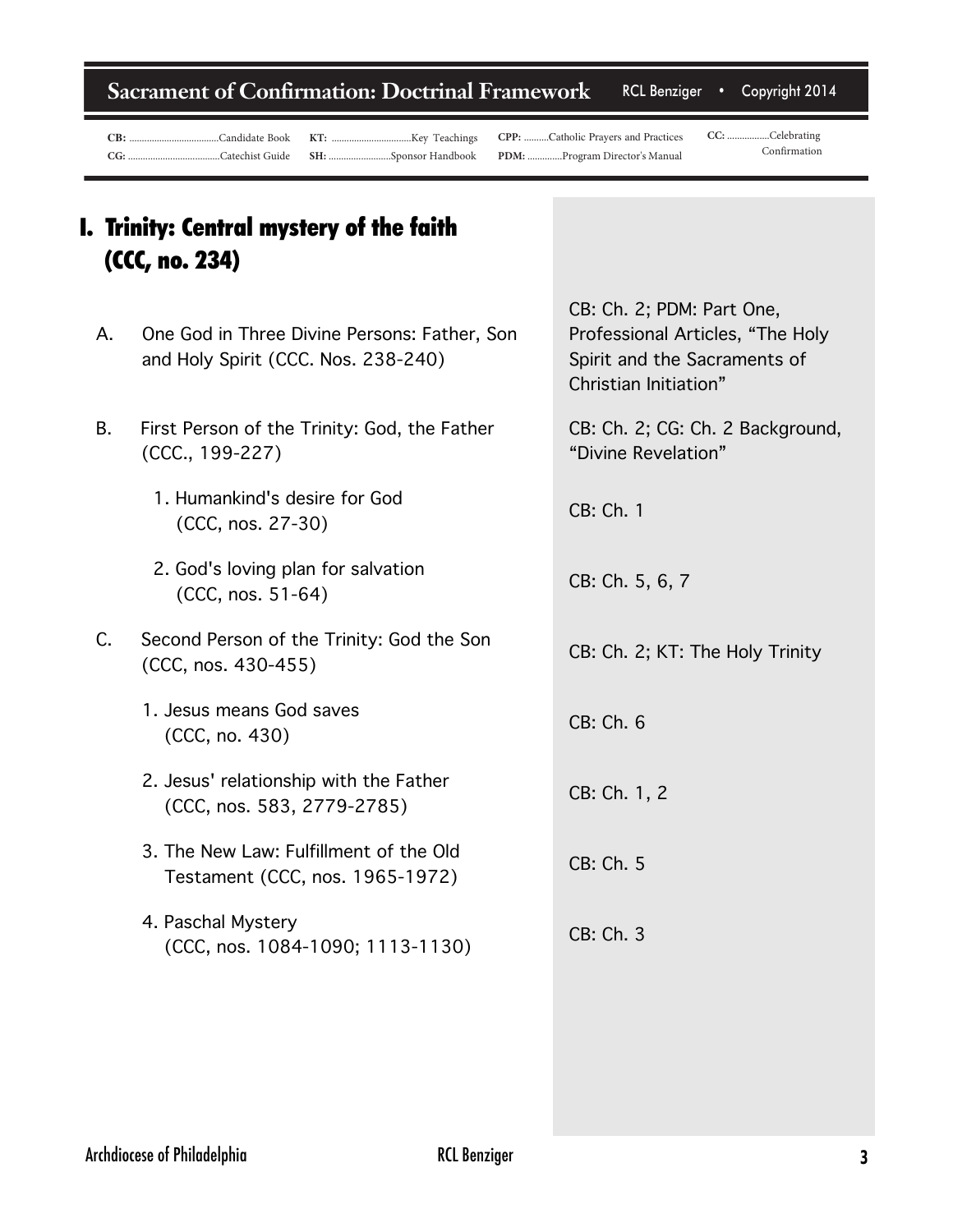|    | SH: Sponsor Handbook                                                     | CC: Celebrating<br>CPP: Catholic Prayers and Practices<br>Confirmation<br>PDM: Program Director's Manual                   |
|----|--------------------------------------------------------------------------|----------------------------------------------------------------------------------------------------------------------------|
|    | 5. Call to Discipleship<br>(CCC, nos. 425-429)                           | CB: Ch. 4, 8; PDM: Part One,<br>Professional Articles,<br>"Call to Mission"                                                |
|    | a. Beatitudes<br>(CCC, nos. 1716-1724)                                   | CB: Ch. 7                                                                                                                  |
|    | b. Works of Mercy<br>(CCC, nos. 2443-2449)                               | CB KT: The Moral Life; CPP                                                                                                 |
|    | c. Great Commission<br>(CCC, no. 2)                                      | CB: Ch. 8; CG: Ch. 8 Background                                                                                            |
|    | d. Promise of the Holy Spirit<br>(CCC, no. 1287)                         | CB: Ch. 4, 5                                                                                                               |
| D. | Third Person of the Holy Trinity, the Holy Spirit<br>(CCC, nos. 687-741) | CB: Ch. 2                                                                                                                  |
|    | 1. Consubstantial with the Father and Son<br>(CCC, no. 689)              | CB: Ch. 3                                                                                                                  |
|    | 2. Name (CCC, no. 691) - Holy Spirit                                     | CB: Ch. 2, 4                                                                                                               |
|    | 3. Titles (CCC, nos. 692-693)                                            | CB: Ch. 2, 4; CG: Ch. 4 Background                                                                                         |
|    | 4. Symbols of the Holy Spirit<br>(CCC, nos. 694-701)                     | CB: Ch. 3, 5; PDM: Part Two,<br>Prayers and Retreats, Overnight<br>Retreat, "The Adventure:<br>A Lifetime of Discipleship" |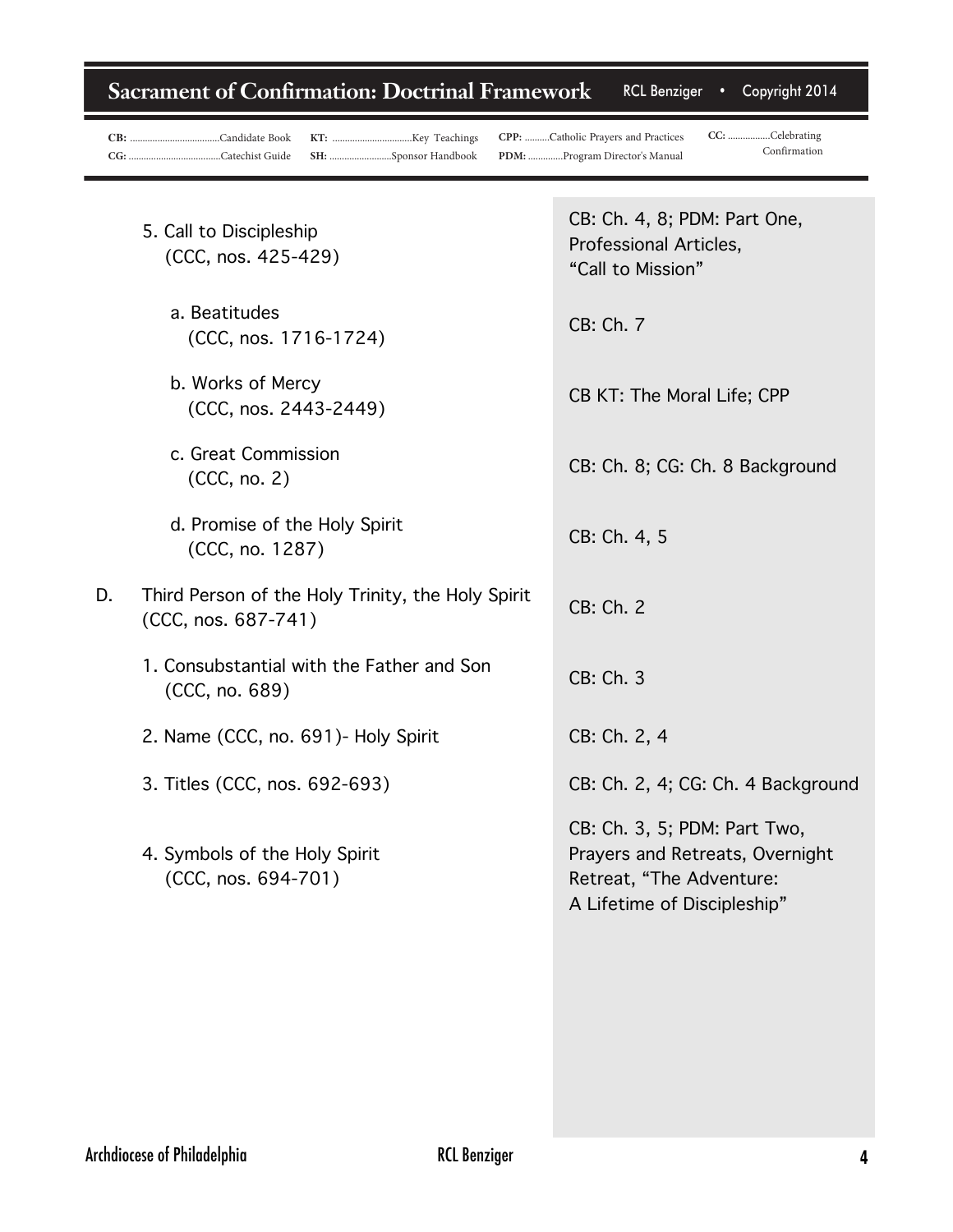|    | SH: Sponsor Handbook                                                                                                                         | CC: Celebrating<br>CPP: Catholic Prayers and Practices<br>Confirmation<br>PDM: Program Director's Manual |
|----|----------------------------------------------------------------------------------------------------------------------------------------------|----------------------------------------------------------------------------------------------------------|
|    | II. The Church: (CCC, nos. 1748-                                                                                                             |                                                                                                          |
| Α. | Established by Jesus Christ<br>(CCC, no. 748)                                                                                                | CB: Ch. 1                                                                                                |
| В. | Descent of the Holy Spirit<br>(CCC, no. 1287)                                                                                                | CB KT: The Mystery of the Church                                                                         |
|    | 1. Feast of Pentecost                                                                                                                        | CB: Ch. 1, 8                                                                                             |
|    | 2. Birth of Church                                                                                                                           | CB: Ch. 1, 8                                                                                             |
| C. | Body of Christ<br>(CCC, nos. 787-796)                                                                                                        | CB: Ch. 1, 4                                                                                             |
| D. | Temples of the Holy Spirit<br>(CCC, nos. 797-801)                                                                                            | CB: Ch. 8                                                                                                |
| Ε. | Marks of the Church<br>(CCC, nos. 811-855)                                                                                                   | CB KT: The Mystery of the Church                                                                         |
| F. | <b>Apostles Creed</b><br>(CCC, Part I, Profession of Faith, Credo)                                                                           | CB: Ch. 3                                                                                                |
| G. | <b>Communion of Saints</b><br>(CCC, nos. 946-959)                                                                                            | CB KT: The Mystery of the Church                                                                         |
|    | 1. Three States: Church of earth or militant,<br>Church being purified or suffering, and<br>Church in heaven or triumphant<br>(CCC, no. 954) | CB KT: The Mystery of the Church                                                                         |
| Η. | Seven Sacraments of the Church<br>$(CCC, nos. 1210-1211)$                                                                                    | CB: Ch. 1, 3, 5, 7                                                                                       |
| I. | Grace: Participation in the Trinitarian life<br>(CCC, nos. 987-2005)                                                                         | <b>CB KT: Holiness and Grace</b>                                                                         |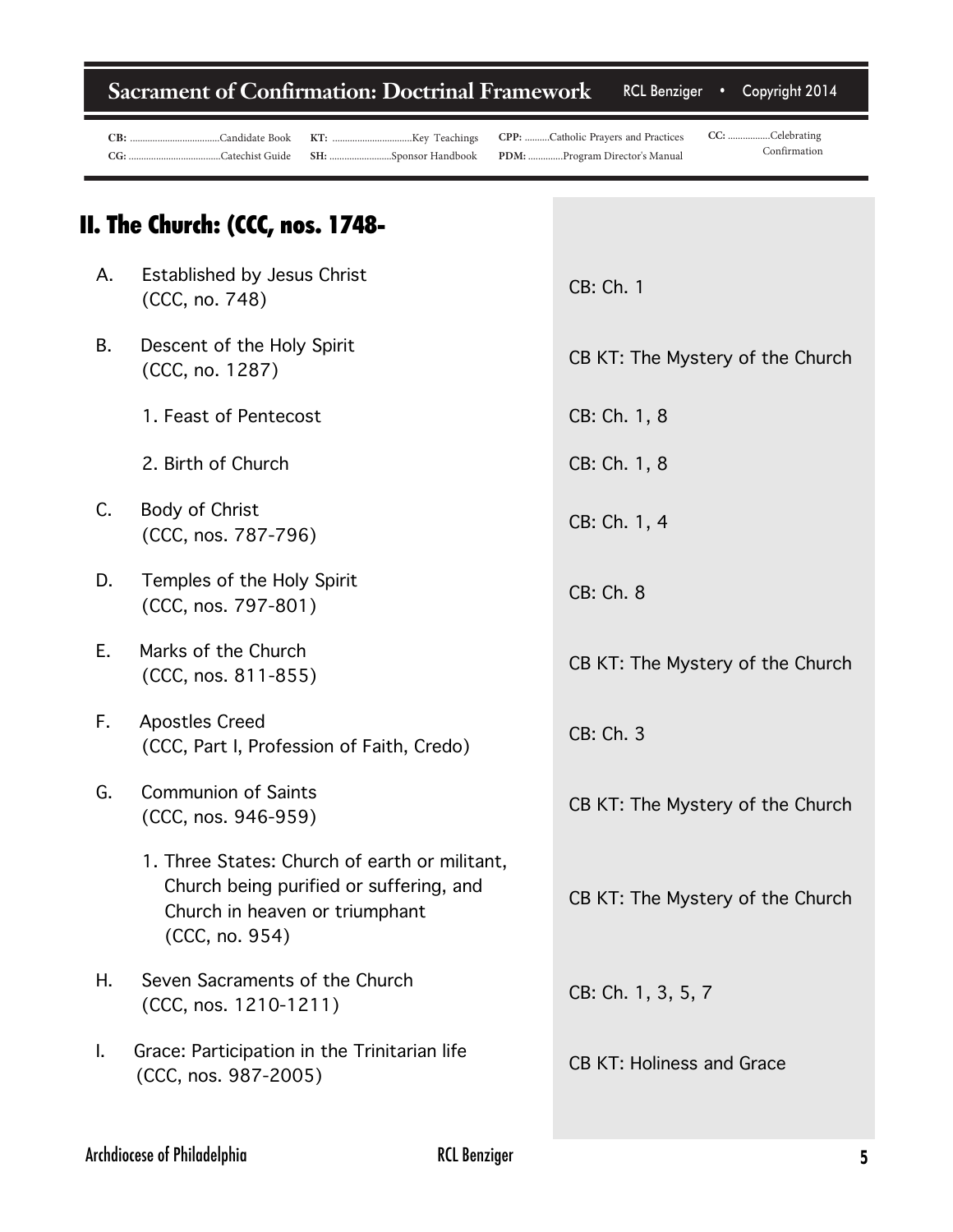N. Precepts of the Church and how are made in His image and how are made in His image and how are made in His in His image and how are made in His image and how are made in His image and how are made in His image and how a N. Precepts of the Church<br>(CCC, nos. 2041-2043)

2. Cardinal: Justice, Prudence, Fortitude and Temperace (CCC, nos. 11804-1811) CB KT: The Virtues

Confirmation, Eucharist (CCC, no. 1212)

- M. Four Last Things: Death, Judgement, Contraction Contraction Work of Creation Contraction
- 
- -
	-
	-
	- M. Four Last Things: Death, Judgement,<br>Heaven, Hell (CCC, nos. 1020-1050) CB KT: Life Everlasting
	-

**CB:** \$BOEJEBUF#PPL **\$(**\$BUFDIJTU(VJEF

Sin: Definition

J. Sin: Definition<br>(CCC, nos. 1854-1869)

K. Sacraments of Initiation: Baptism,

CB Ch. 3; KT: Moral Evil and Sin

 $CC:$  .................Celebrating

Confirmation

CB: Ch. 1, 5, 7; KT: The Sacraments

CPP: ..........Catholic Prayers and Practices PDM: .............Program Director's Manual

- *and reflect on our Catholic faith, which is the content of*  L. Virtues CB KT: The Virtues
- *Tradition and lived out in the Creed and Church doctrine.* 1. Theological: Faith, Hope and Charity The Virtues<br>(CCC, nos. 1812-1829) CB KT: The Virtues
	-
	-
	- CB KT: The Moral Life.

 $\bf{S}$  acrament of Confirmation: Doctrinal Framework RCL Benziger • Copyright 2014

**,5** ,FZ 5FBDIJOHT **5H:** ...........................Sponsor Handbook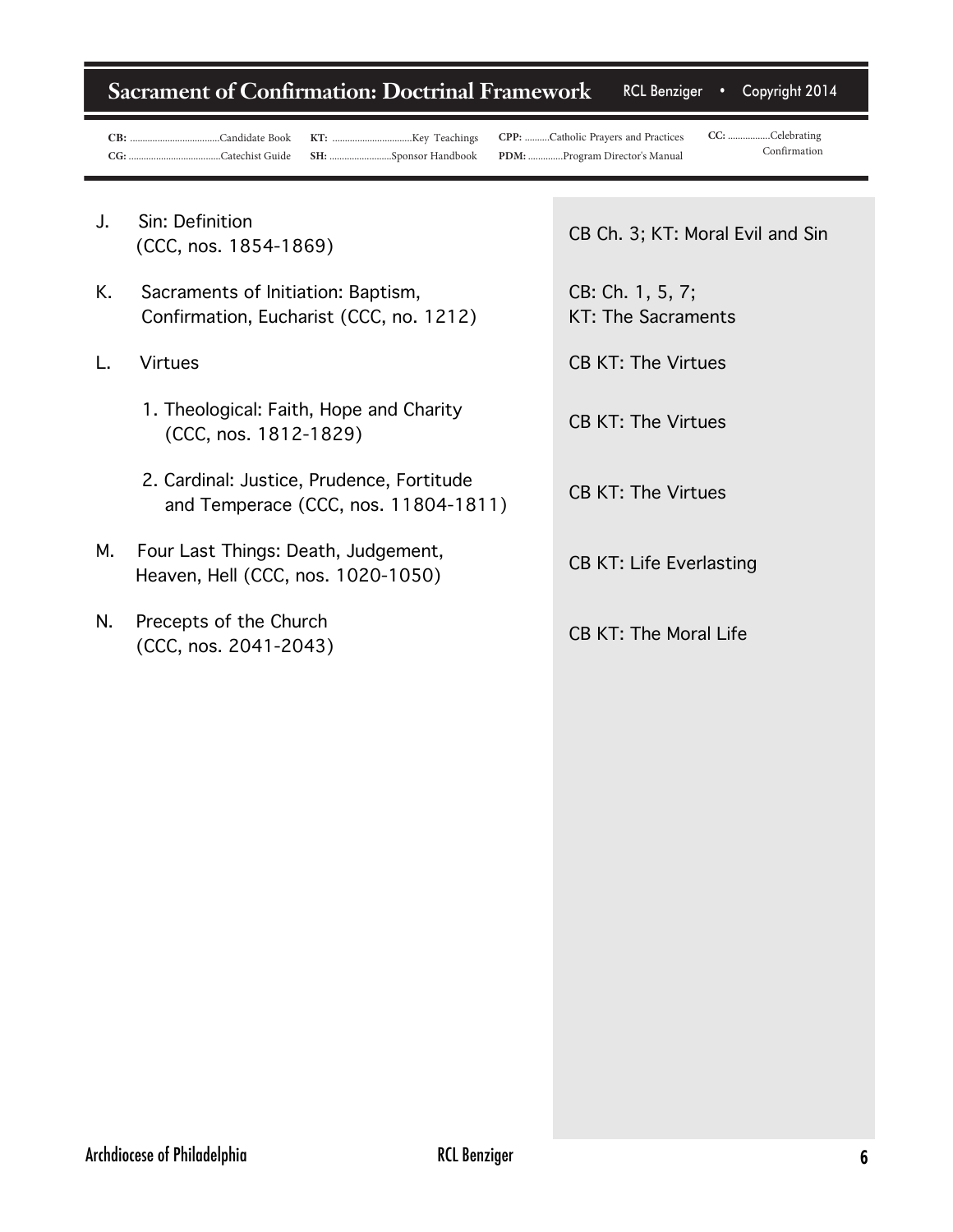|    | SH: Sponsor Handbook                                                                             | CPP: Catholic Prayers and Practices<br>PDM: Program Director's Manual | CC: Celebrating<br>Confirmation                                                                        |
|----|--------------------------------------------------------------------------------------------------|-----------------------------------------------------------------------|--------------------------------------------------------------------------------------------------------|
|    | III. Introduction to the Sacrament<br>of Confirmation (CCC, no. 234)                             |                                                                       |                                                                                                        |
| А. | Old Testament Foreshadowing                                                                      | CB: Ch. 1, 4                                                          |                                                                                                        |
|    | 1. Spirit of God<br>(CCC, nos. 707-716)                                                          | CB: Ch. 1                                                             |                                                                                                        |
|    | 2. Anointing<br>(CCC, no. 1293)                                                                  | CB: Ch. 5                                                             |                                                                                                        |
|    | 3. Church<br>(CCC, nos. 760-762)                                                                 | CB: Ch. 1, 2                                                          |                                                                                                        |
| В. | Relationship to Baptism<br>(CCC, no. 1285)                                                       | CB: Ch. 1, 3, 5                                                       |                                                                                                        |
| C. | <b>Rite of Confirmation</b><br>(CCC, nos. 1293-1301; cf. Order of<br>Confirmation-2016 revision) | CB: Ch. 1-8                                                           |                                                                                                        |
|    | 1. Minister: the Bishop is the<br>ordinary minister                                              | CB: Ch. 1, 4                                                          |                                                                                                        |
|    | 2. Presentation of Candidates                                                                    | CB: Ch. 1; CC                                                         |                                                                                                        |
|    | 3. Renewal of Baptismal Promises                                                                 |                                                                       | CB: Ch. 3; CC; SH: Theme 3; PDM:<br>Part 5, Sacramental People flyer,<br>"Renewing Baptismal Promises" |
|    | 4. Laying of Hands                                                                               | "Laying On of Hands"                                                  | CB: Ch. 4: CC; SH: Theme 4; PDM:<br>Part 5, Sacramental People flyer,                                  |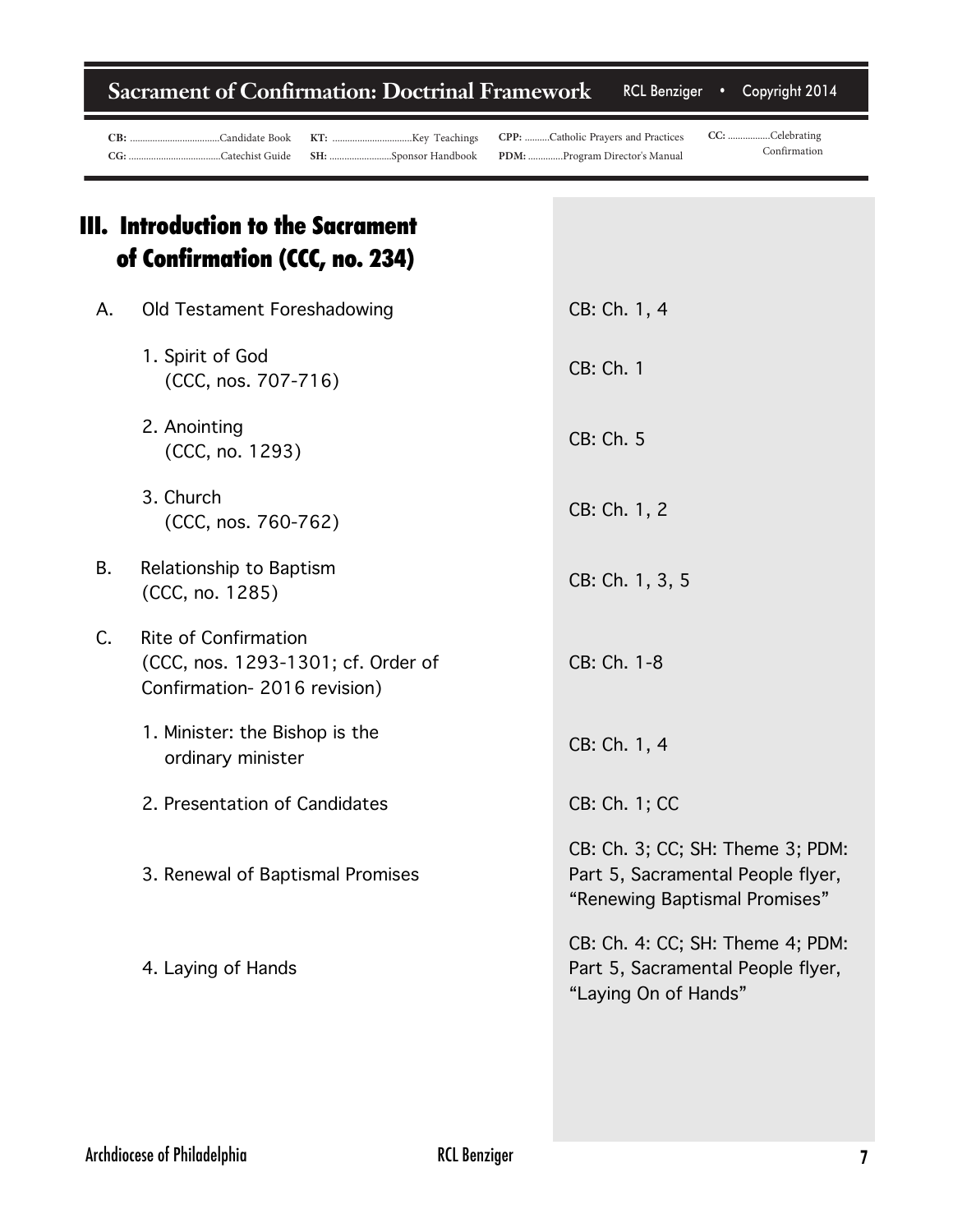|    | SH: Sponsor Handbook                                                              | CC: Celebrating<br>CPP: Catholic Prayers and Practices<br>Confirmation<br>PDM: Program Director's Manual   |
|----|-----------------------------------------------------------------------------------|------------------------------------------------------------------------------------------------------------|
|    | 5. Matter: Anointing with sacred chrism of<br>forehead (cf. CCC, nos. 1289, 1291) | CB: Ch. 5: CC; SH: Theme 5; PDM:<br>Part 5, Sacramental People flyer,<br>"Anointing with Chrism"           |
|    | a. Role of the Sponsor<br>(cf. Code of Canon Law, 892-893)                        | CB: Ch. 5; CC; SH: Themes 1-8 and<br>"Being a Sponsor for Life;" PDM:<br>Part Four, "The Role of Sponsors" |
|    | b. Choosing of a Confirmation name                                                | CB: Ch. 5; PDM: Part Four,<br>"Choosing a Confirmation Name"                                               |
|    | c. Royal Priesthood<br>(CCC, nos. 783-786)                                        | CB: Ch. 1, 5                                                                                               |
|    | 6. Form: "Be sealed with the gift of the<br>Holy Spirit."                         | CB Ch. 5; CC                                                                                               |
|    | 7. Sign of Peace                                                                  | CB: Ch. 6; CC; SH: Theme 6; PDM:<br>Part 5, Sacramental People flyer,<br>"Exchanging the Gift of Peace"    |
| D. | <b>Effects</b>                                                                    |                                                                                                            |
|    | 1. Completes and deepens the grace of<br>Baptism (CCC., nos. 1302-1305)           | CB: Ch. 6                                                                                                  |
|    | 2. Unites one more fully to Christ<br>(CCC., nos. 1302-1305)                      | CB: Ch. 6                                                                                                  |
|    | 3. Consecrated to the Church<br>$(CCC., nos. 1302-1305)$                          | CB: Ch. 6                                                                                                  |
|    | 4. Indelible mark or seal of the Holy Spirit<br>(cf. CCC, no. 1295)               | CB: Ch. 5                                                                                                  |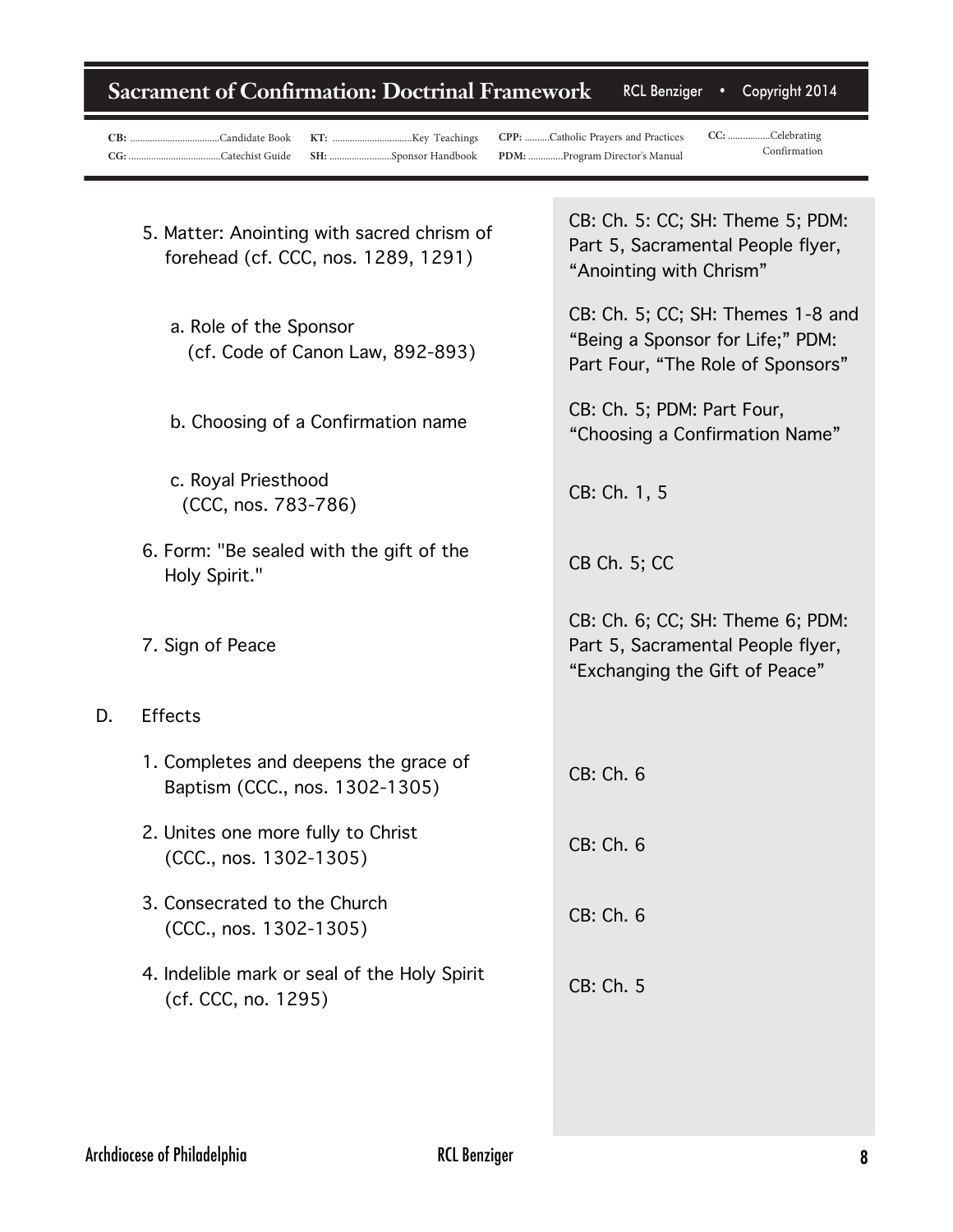**,5** ,FZ 5FBDIJOHT **5H:** ...........................Sponsor Handbook

 $\bf{S}$  acrament of Confirmation: Doctrinal Framework RCL Benziger • Copyright 2014

CPP: ..........Catholic Prayers and Practices PDM: .............Program Director's Manual

- 5. Full outpouring of the Holy Spirit which<br>Church and the Church the Chinage to a gives a special strength to witness to and defend the faith
- **KNOWLEDGE OF THE FAITH:** *Students will explore, profess*  (CCC, no. 1831) a. Gifts of the Holy Spirit

**CB:** \$BOEJEBUF#PPL **\$(**\$BUFDIJTU(VJEF

*God's revelation found in Sacred Scripture and Sacred*  b. Fruits of the Holy Spirit *Tradition and lived out in the Creed and Church doctrine.* (CCC, no. 1832)

CB: Ch. 5, 7, 8; PDM: Part One, "Call to Mission" and "Mystagogy;" Part Six, "Mystagogy"

CC: ................Celebrating

Confirmation

CB: Ch. 4; KT: Holiness of Life and Grace; CPP

CB: Ch. 6: KT: Holiness of Life and Grace; CPP